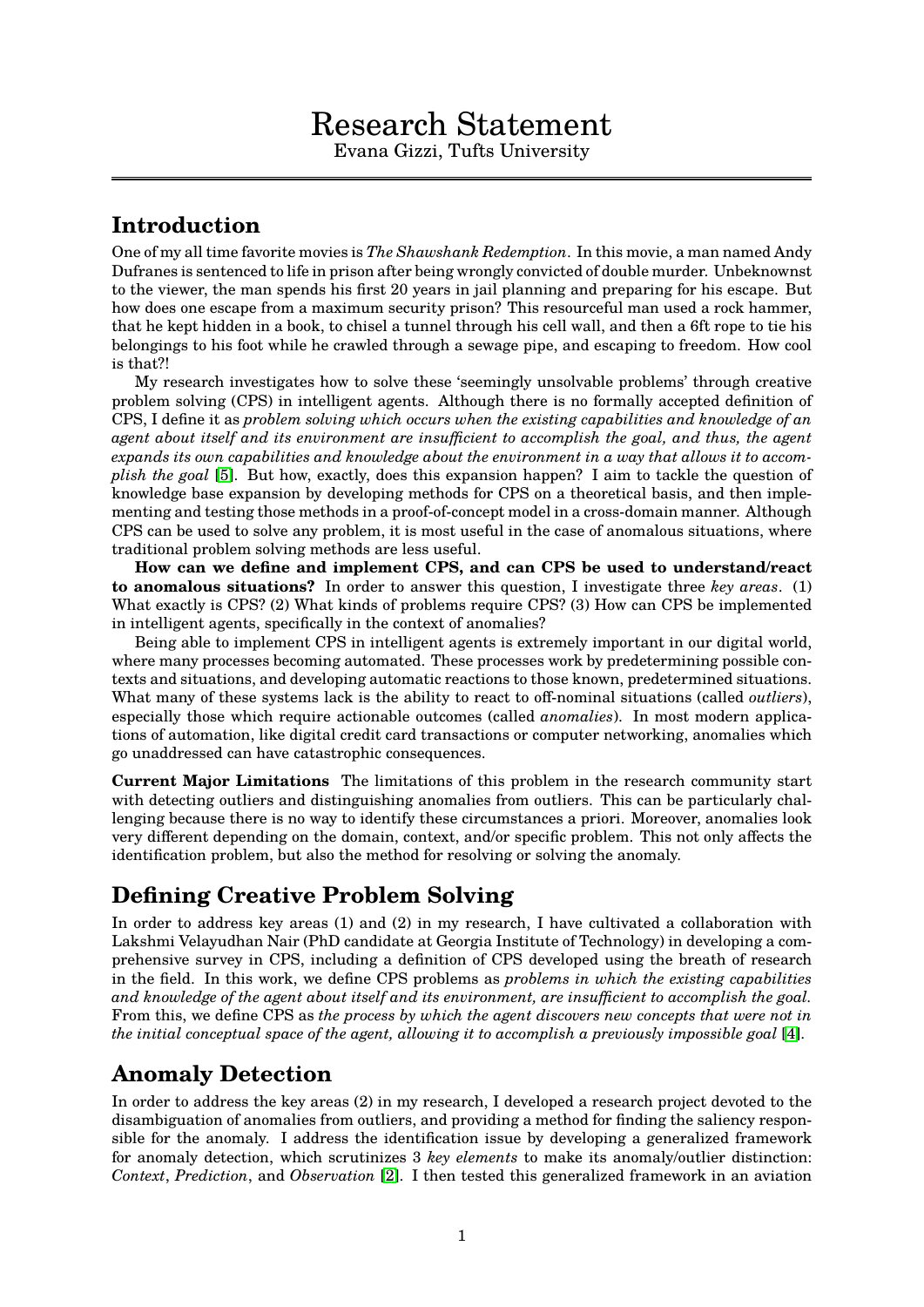domain, on a real-time, human-in-the-loop rapid prototyping flight simulator at NASA Langley Research Center, and found that the system was able to detect anomalies in all trials, invariant of the subject flying the aircraft, timing of anomaly, and nature of anomaly [\[3\]](#page-1-3).

## **Robotic Action Discovery**

In my project *Research in Action Primitive Variation in Robotics (RAPDR)*, I address key area (3), by investigating methods for expanding the knowledge base of an agent as a means for CPS. I focus specifically on ways that the agent can learn new actions to expand its knowledge base, and provide it with additional, formerly unknown capabilities. One method for discovery is by taking the known actions, and attempting to segment them into smaller actions, such that the segmentations provide additional effects that were not formerly possible with the initial known actions [\[1\]](#page-1-4). Currently, I am developing an action discovery method which takes the known actions as input, and attempts to find new actions by varying the parameters on those known actions. For example, the 'speed' parameter could be increased in the 'push' action to yield a new action, 'strike' [\[4\]](#page-1-1).

### **Spacecraft Fault Reasoning**

In my project *Research in Artificial Intelligence for Spacecraft Resilience (RAISR)*, I address key area ([1](#page-1-5)) (2) and (3), investigating computational methods for identifying types of safe-mode<sup>1</sup> status' in spacecrafts, along with diagnostic techniques using data driven paradigms for explaining the faults. In order to identify the type of safe-mode, I used a Dempster-Shafer Theoretic framework combined with classical logic to deduce the level of severity of the safe-mode. I then use associative algorithms, neural networks, and graph theory to investigate the diagnostic of the safe-mode event. The ensemble of techniques allows me to diagnose both nominal and outlier/anomaly cases. This work is currently in process as an Internal Research and Development (IRAD) project at NASA Goddard Space Flight Center, in which I serve as Principle Investigator.

# **Proposed Future Work**

In future work, I would like to further investigate the *relevancy* question in the context of generalized anomalies [\[6,](#page-1-6) [7\]](#page-2-0). I plan on using the RAISR project to help crystallize the direction for the this work for the Fall of 2020. I believe that furthering research into non-trivial relevancy relationships will help contribute to handling generalized anomalies using CPS.

#### **References**

- <span id="page-1-4"></span>[1] E. Gizzi, M. G. Castro, and J. Sinapov. Creative problem solving by robots using action primitive discovery. In *2019 Joint IEEE 9th International Conference on Development and Learning and Epigenetic Robotics (ICDL-EpiRob)*, pages 228–233. IEEE, 2019.
- <span id="page-1-2"></span>[2] E. Gizzi, L. Le Vie, M. Scheutz, V. Sarathy, and J. Sinapov. A generalized framework for detecting anomalies in real-time using contextual information. In *MRC@ IJCAI*, pages 1–7, 2018.
- <span id="page-1-3"></span>[3] E. Gizzi, L. Le Vie, M. Scheutz, V. Sarathy, and J. Sinapov. Knowledge acquisition in the cockpit using one-shot learning. In *NAECON 2018-IEEE National Aerospace and Electronics Conference*, pages 208–213. IEEE, 2018.
- <span id="page-1-1"></span>[4] E. Gizzi, L. Nair, J. Sinapov, and S. Chernova. From computational creativity to creative problem solving agents. In *11th International Conference on Computational Creativity*, pages 370– 373, 2020.
- <span id="page-1-0"></span>[5] E. Gizzi, L. Nair, J. Sinapov, and S. Chernova. Creative problem solving in intelligent agents: A survey. *Journal of Artificial Intelligence Research (JAIR)*, [**To Be Submitted:** Fall 2020].
- <span id="page-1-6"></span>[6] V. E. Houston, W. J. Manuel, E. Gizzi, and B. Barrows. Advancing aircraft operations in a netcentric environment with the incorporation of increasingly autonomous systems and human teaming. In *AIAA Aviation 2019 Forum*, page 3517, 2019.

<span id="page-1-5"></span> $1A$  safe-mode status is when a spacecraft shuts down all of its non-essential functions in order to protect itself from an event which caused a detected on-board fault